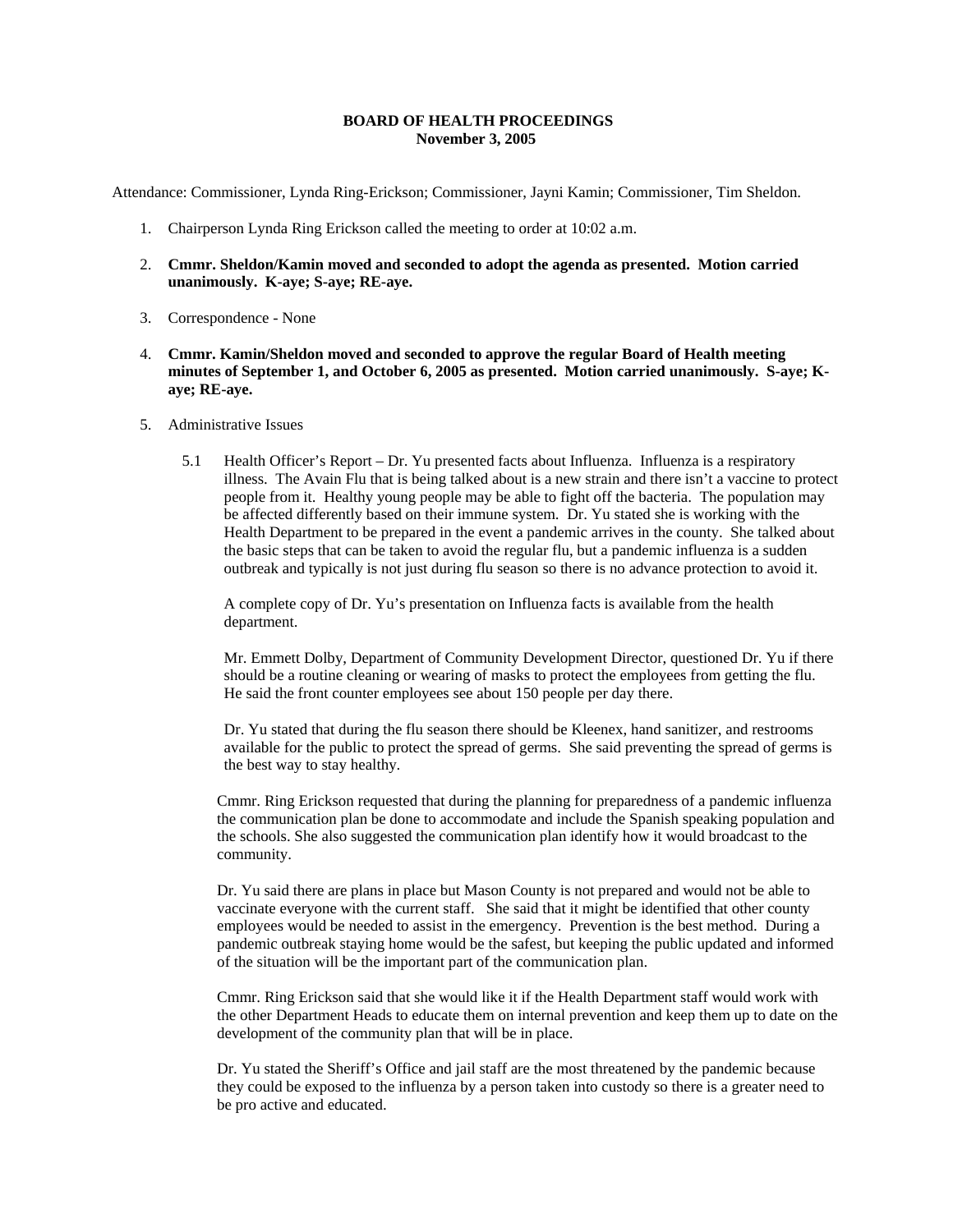# **BOARD OF HEALTH PROCEEDINGS**

**November 3, 2005 - PAGE 2** 

5.2 Mason County Employee Health Challenge – Dr. Yu said Washington State accomplished the million miles challenged in the Governor's Health Bowl. She said that Mason County was in the top ten counties that contributed to the challenge.

Dr. Yu stated the Health Department employees have come up with a fun way to continue to motivate the employees after the New Year. There will be a health challenge from January 1<sup>st</sup> to March 31, 2006 among the county employees to promote healthy living. She requested the Commissioners participate by having a team. The winning team will get a potluck by the other teams. The top two participants will each be awarded a fifty-dollar gift certificate. The other details will be worked out and passed onto the team captains.

5.3 December Board of Health – Mr. Kutz stated the next Board of Health was scheduled for December 8, 2005. The only item on the agenda is the policy proposals for smoking on county grounds. He let the Board know that if they need to cancel the December meeting the policy proposals could be moved to January for review.

The Commissioners agreed to have the December meeting.

- 6. Personal Health Issues
	- 6.1 Influenza Vaccine Program Mr. Kutz stated he is working with his staff and the hospital staff on emergency preparedness for a influenza pandemic. Currently 600 doses of flu vaccine have been given out and of those 120 were too county employees. Throughout the county there have been 3000 doses given out, which covers about 20% of the population.
- 7. Environmental Health Issues (10:30 Public Hearing)
	- 7.1 Title 6 Sanitary Code Ms. Riley stated the changes to the Title 6 Sanitary Code section 6.72 and 6.73 are being proposed to remove some areas of ambiguity from the regulations. Wording changes and omissions have been proposed to clarify who will be held responsible for violations, which authority will hear appeals of this regulation and to reword some descriptions within this regulation.

### **FINDINGS OF FACT**

- **1)** To move wording from 6.72.030(4) under solid waste permit agreements, to 6.72.010(b) to make clear that the Title 6 Sanitary Code applies to both residential and commercial enterprise under Mason Country authority.
- **2)** To change wording to indicate that the Hearing Examiner and not the Health Officer shall hear cases of appeal.
- **3)** To change a sentence in 6.72.040(1) to read "Allowable hulk vehicles shall be removed from public view by a Health Department approved means". Also under this section the word "stored will be omitted as well as the option for ornamental display. The word "damaged" will be added to this section. These changes clarify confusion over what defines a hulk, "storage" or "ornamental display" and that if any hulk vehicle is allowed according to current regulation (by the size of a property) that the vehicle must be removed from public view.
- **4)** Wording will be added where the regulation mentions "person/s" to include other potentially responsible parties, as listed: companies, corporations, trusts and other business entities.
- **5)** A portion of 6.72.040 is being deleted as it is repeated in section 6.72.030(3).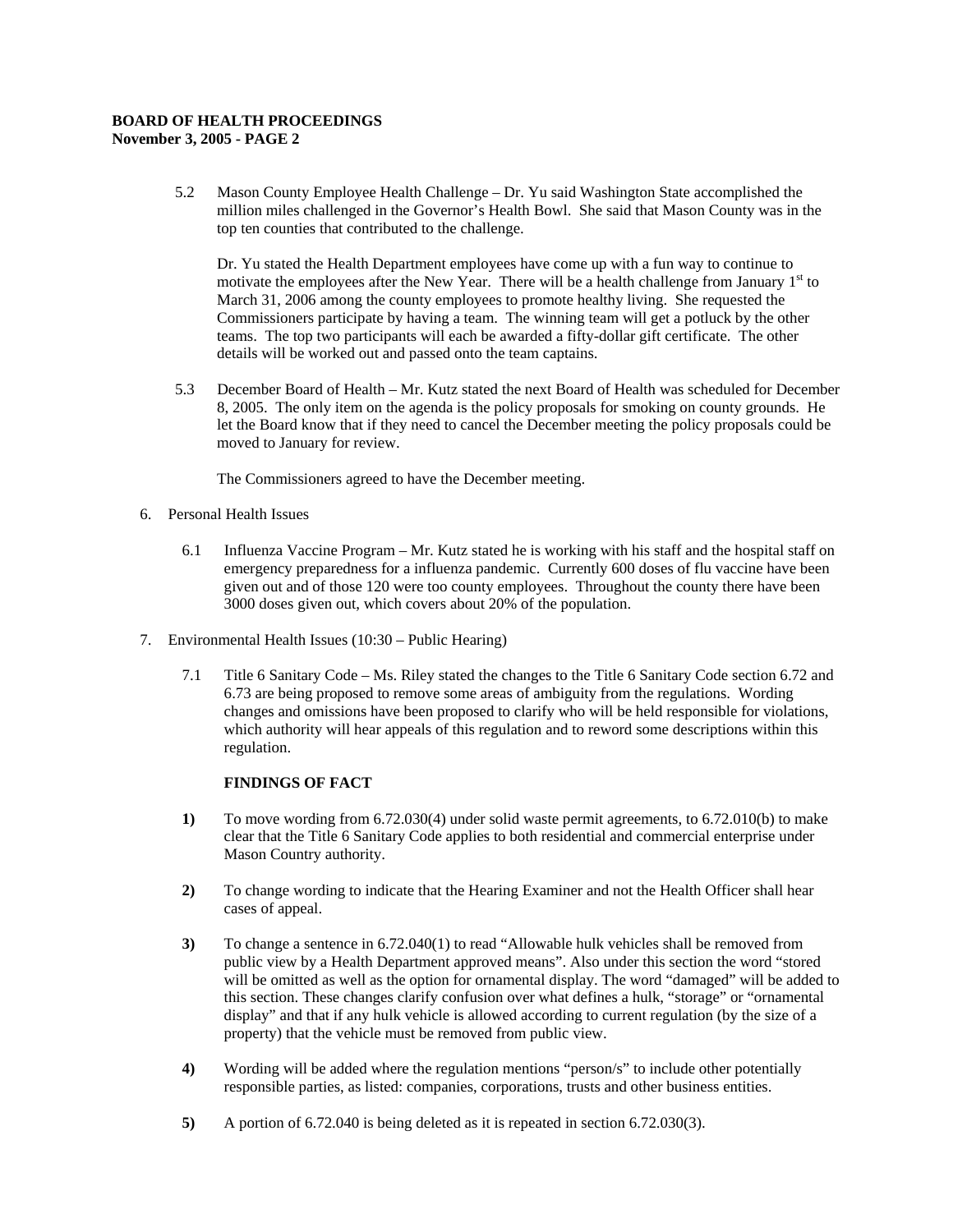## **BOARD OF HEALTH PROCEEDINGS**

**November 3, 2005 - PAGE 3** 

**6)** In the current regulation covering contaminated properties (6.73) the violation sited was inadvertently stated incorrectly; it is not 15.11. It will now read 15.13.

### **CONCLUSIONS**

From the preceding findings, the Mason County Board of Health and the Mason County Board of Commissioners finds that the Title 6 additions and revisions are consistent with county-wide policies and finds that the amendments do comply with Washington State law and do clarify and remove ambiguity from the regulations for the enforcement of solid waste violation's.

Cmmr. Kamin stated she would like to propose a change in the future in regards to the illegal dumping and charging the property owner if the illegal dumper could not be identified.

Ms. Riley replied that it was a state regulation and currently there is not a way to change it. Charging the property owner is the only avenue to enforcement when the person who has done the dumping can't be found. There is also a regulation that allows a property owner, if the dumper is found, to charge double the clean up costs.

Cmmr. Kamin stated she was aware of that regulation but she would like to change that in the future.

Ms. Riley stated she had taken the wording directly from the state regulation because it is the only recourse the county has to these properties and also has recourse for the property owner if they can catch the illegal dumper. She said the changes would need to be addressed through the Department of Ecology and the Legislature.

Cmmr. Sheldon asked if the codes pertained to fee land within the two tribal reservations.

Ms. Riley stated that the codes do apply to fee lands located within the reservations boundaries. If there is a concern for property that is held in trust on the reservations it is passed along to the Bureau of Indian Affairs (BIA) or the Environmental Protection Agency (EPA).

There was no public comment

**Cmmr. Sheldon/Kamin moved and seconded to accept the findings of fact regarding proposed changes to Title 6, Sanitary code and adopt Resolution number 04-05, "Adoption of Changes to Mason County Title 6 Sanitary Code Recommended by Mason County Department of Health Services". Motion carried unanimously. S-aye; K-aye; RE-aye.** 

- 7.2 Environmental Health Waivers/Variances were submitted to the Board. Ms. Riley said there have been many waivers submitted.
- 8. Public Comment
- 9. The meeting adjourned at 10:57 a.m. due to no further business.